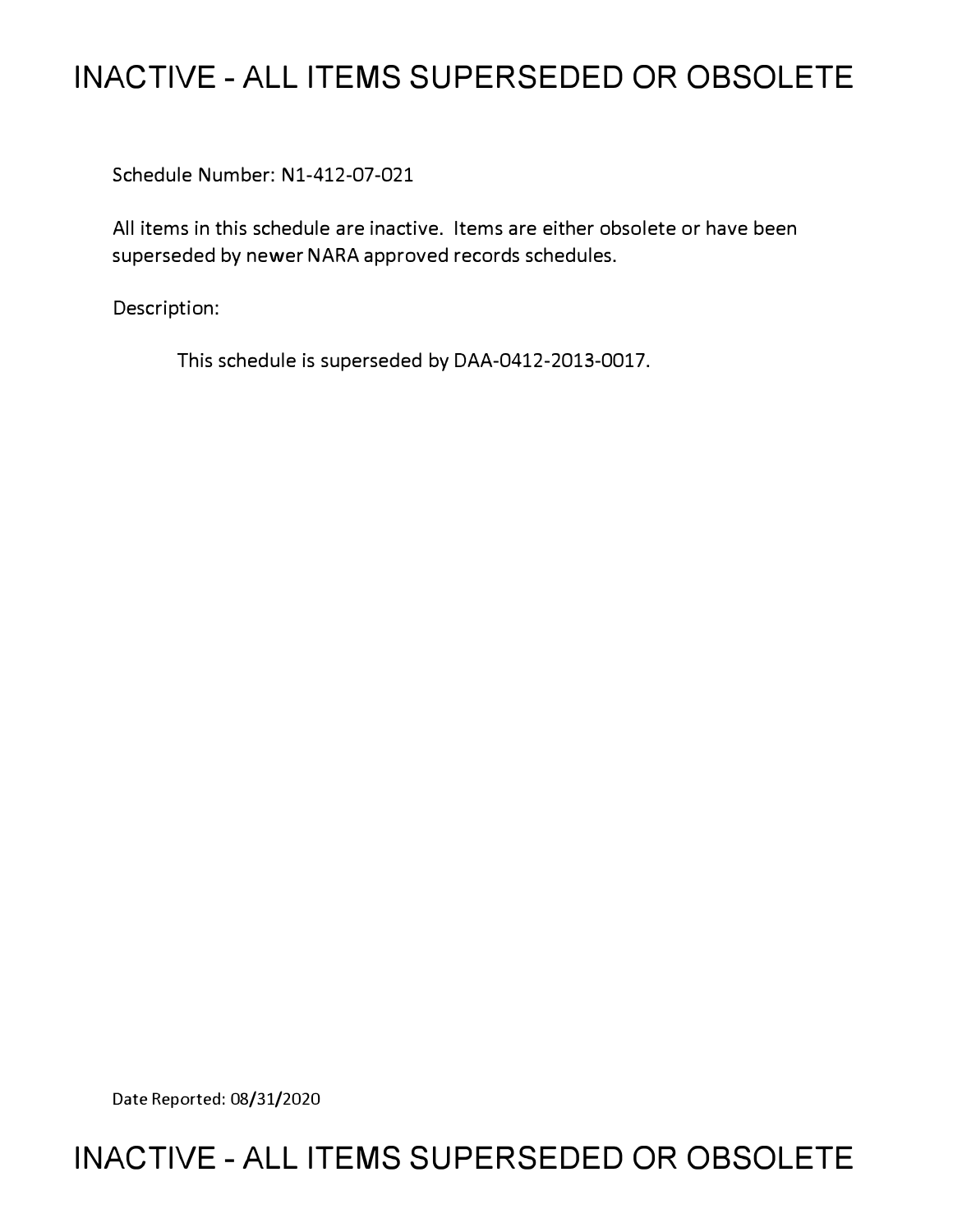|                                                                                | <b>REQUEST FOR RECORDS DISPOSITION AUTHORITY</b>                                                                                                 |              |             | <b>JOB NUMBER</b>                                                                                                            | <u>721 - 412 - 07 - 21</u>                                             |                 |
|--------------------------------------------------------------------------------|--------------------------------------------------------------------------------------------------------------------------------------------------|--------------|-------------|------------------------------------------------------------------------------------------------------------------------------|------------------------------------------------------------------------|-----------------|
| To: NATIONAL ARCHIVES and RECORDS ADMINISTRATION (NIR)<br>WASHINGTON, DC 20408 |                                                                                                                                                  |              |             | $\frac{1}{r}$<br><b>DATE RECEIVED</b>                                                                                        |                                                                        |                 |
| 1. FROM (Agency or establishment)                                              |                                                                                                                                                  |              |             | NOTIFICATION TO AGENCY                                                                                                       |                                                                        |                 |
|                                                                                | U.S. Environmental Protection Agency                                                                                                             |              |             |                                                                                                                              |                                                                        |                 |
|                                                                                | 2 MAJOR SUBDIVISION                                                                                                                              |              |             |                                                                                                                              |                                                                        |                 |
|                                                                                |                                                                                                                                                  |              | 3303a,      | the                                                                                                                          | In accordance with the provisions of 44 U.S.C.<br>disposition request, | including       |
| 3 MINOR SUBDIVISION                                                            |                                                                                                                                                  |              |             | amendments, is approved except for items that may<br>marked Adisposition not approved≅ or<br>be<br>Awithdrawn≅ in column 10. |                                                                        |                 |
|                                                                                | 4 NAME OF PERSON WITH WHOM TO CONFER                                                                                                             | 5 TELEPHONE  | <b>DATE</b> |                                                                                                                              | ARCHIVIST OF THE UNITED STATES                                         |                 |
|                                                                                | John B. Ellis                                                                                                                                    | 202-566-1643 |             | $2$ av $\frac{1}{2}$                                                                                                         | Aller Denote                                                           |                 |
| <b>DATE</b>                                                                    | $\int$ is not required;<br>is attached; or<br>has been requested.<br>SIGNATURE OF AGENCY REPRESENTATIVE<br>Ulm 3. Ellis<br>16106<br>John B Ellis |              |             | <b>TITLE</b>                                                                                                                 |                                                                        |                 |
| $7.$ Item                                                                      | 8. DESCRIPTION OF ITEM AND PROPOSED DISPOSITION                                                                                                  |              |             | Agency Records Officer<br>9 GRS OR SUPERSEDED<br>10 ACTION TAKEN                                                             |                                                                        |                 |
| No.                                                                            |                                                                                                                                                  |              |             |                                                                                                                              |                                                                        |                 |
|                                                                                |                                                                                                                                                  |              |             |                                                                                                                              | <b>JOB CITATION</b>                                                    |                 |
|                                                                                | EPA 683 Criminal Enforcement Counsel                                                                                                             |              |             |                                                                                                                              | N1-412-99-24/2                                                         |                 |
| 2.                                                                             | EPA 692 Enforcement – Pesticide Program                                                                                                          |              |             |                                                                                                                              | NC1-412-85-13/10                                                       |                 |
| 3.                                                                             | EPA 694 Emission Control Program                                                                                                                 |              |             |                                                                                                                              | NC1-412-85-13/11                                                       |                 |
| 4.                                                                             | EPA 695 Motor Vehicle File                                                                                                                       |              |             |                                                                                                                              | NC1-4 <del>12-85-13/12</del> -<br>74-255/19                            |                 |
| 5.                                                                             | EPA 696 Motor Vehicle Import Declaration File                                                                                                    |              |             |                                                                                                                              | NC1-412-85-13/13-<br>$74 - 255/200 - C$                                | (NARA USE ONLY) |
|                                                                                |                                                                                                                                                  |              |             |                                                                                                                              |                                                                        |                 |
|                                                                                |                                                                                                                                                  |              |             |                                                                                                                              |                                                                        |                 |
|                                                                                |                                                                                                                                                  |              |             |                                                                                                                              |                                                                        |                 |
|                                                                                |                                                                                                                                                  |              |             |                                                                                                                              |                                                                        |                 |
|                                                                                |                                                                                                                                                  |              |             |                                                                                                                              |                                                                        |                 |
|                                                                                |                                                                                                                                                  |              |             |                                                                                                                              |                                                                        |                 |

 $\mathcal{I}$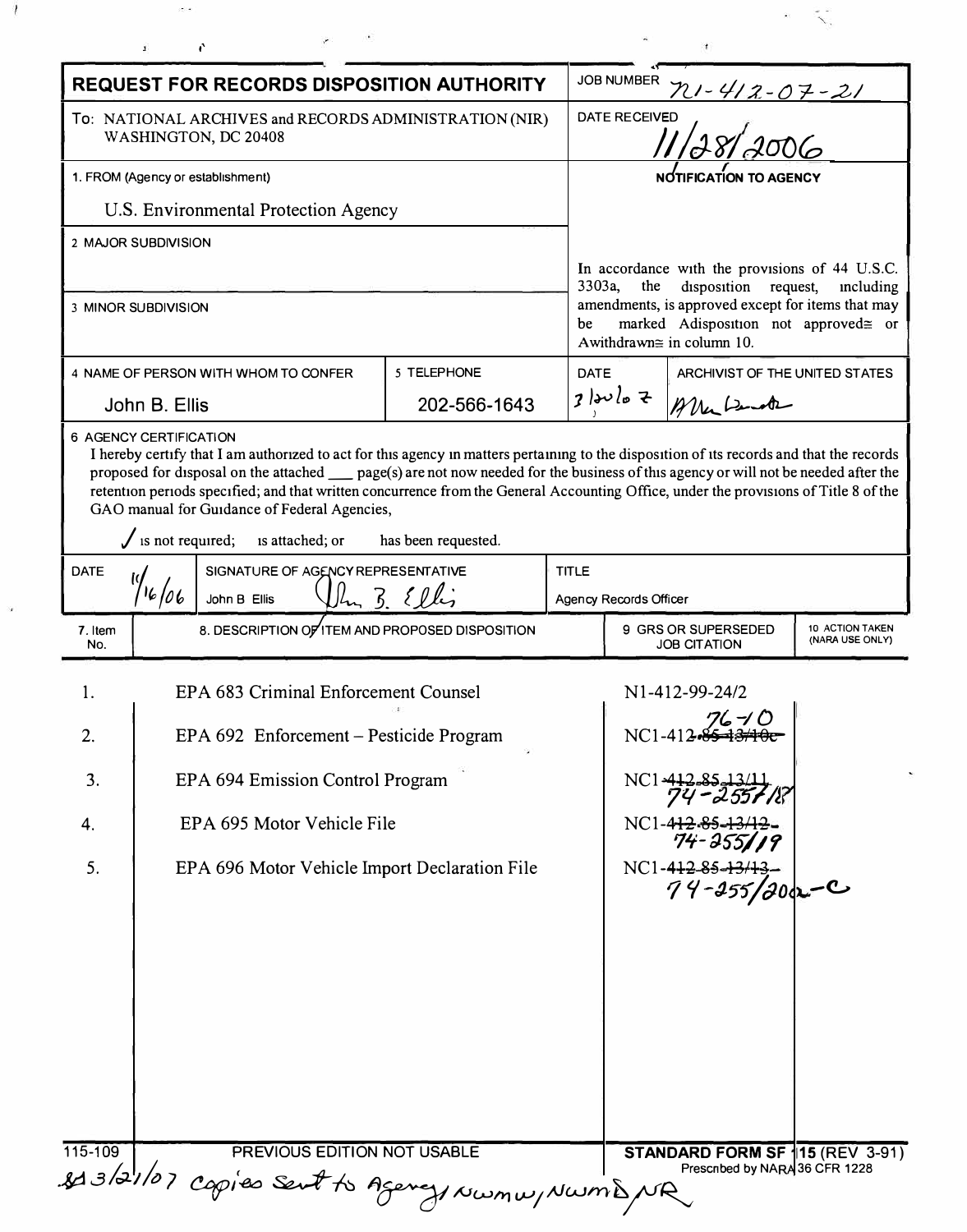| Page 1 |
|--------|
|        |
|        |

| From:    | <york epa="" gov="" sandy@epamail=""></york>                            |
|----------|-------------------------------------------------------------------------|
| To:      | <leslie gov="" watson@nara=""></leslie>                                 |
| Date:    | 3/20/2007 4 01 10 PM                                                    |
| Subject: | EPA media neutral schedules with title or disposition wording revisions |

Leslie,

As Henry no doubt told you, we have made some changes to the schedules that have been recently approved or are waiting for approval The attached schedules have either (1) revised schedule or disposition item titles,or (2) revised wording for retention of permanent electronic records

N1-412-07-1 items 5, 7, and 14 - EPA 147, 185, and 624 N1-412-07-2 items 1, 2, 3, 4, 5, 6, 7, 8, 9, 10, 11, 12, 13 -EPA 029, 105, 106, 134, 135, 149,155,204,207,294,334,461,518 N1-412-07-15 -EPA 693 N1-412-07-16 -EPA 686 N1-412-07-17 -EPA 688 N1-412-07-18 -EPA 689 N1-412-07-19 -EPA 690 N1-412-07-21 item 1 -EPA 683 N1-412-07-36 -EPA 210

(See attached file 147 html)(See attached file· 185 html)(See attached file 624 html)(See attached file 029 html)(See attached file 105.html)(See attached file 106 html)(See attached file 134 html) (See attached file 135 html)(See attached file 149 html)(See attached file· 155.html)(See attached file 204 html)(See attached file 207 html)(See attached file 294 html)(See attached file 334 html) (See attached file 461 html)(See attached file 518 html)(See attached file 693 html)(See attached file 686 html)(See attached file 688 html)(See attached file 689 html)(See attached file 690 html) (See attached file 683 html)(See attached file 210 html)

Sandy York, CRM ASRC Management Services Contract support for EPA's National Records Management Program 7217 E Parker Hills Ct Parker CO 80138-7922 303-840-0464 (voice) 303-840-0489 (fax) york sandy@epa gov

**CC:**  $\leq$  <felton barbara@epamail epa gov>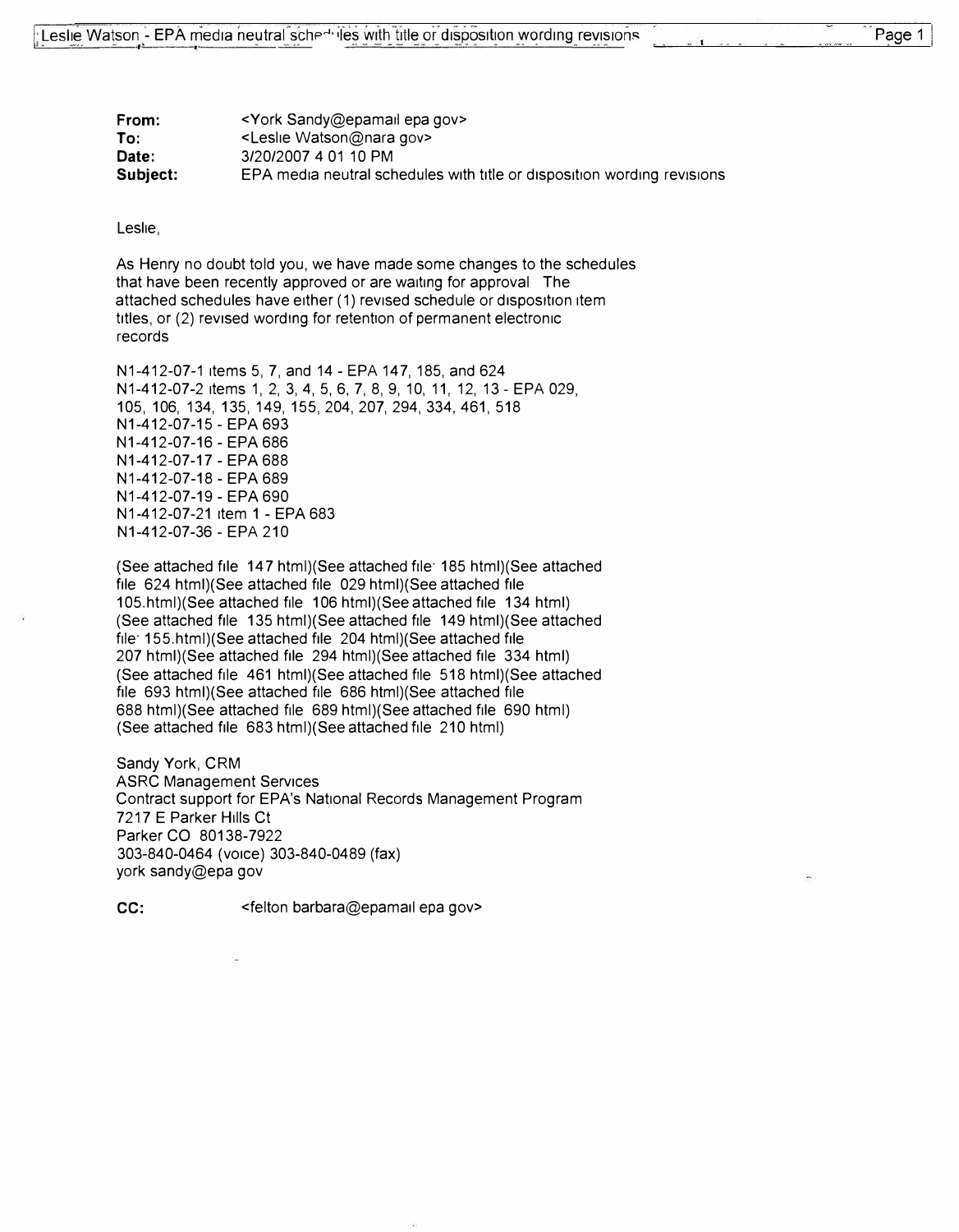**This schedule is in draft. It may be used to retire records, but may not be used to destroy records. If you have any questions, please contact the Records Help Desk.** 

**t,** 

*( I* 

# **EPA Records Schedule 683**

**Status:** Draft, 02/09/2007

**Title:** Criminal Enforcement Counsel

Program: Enforcement and Compliance Assurance

**Applicability:** Agency-wide

**Function:** 108-025-08 - Compliance and Enforcement

#### **NARA Disposal Authority:**

This schedule authorizes the disposition of the record copy in any media (media neutral). Records designated for permanent retention must be transferred to the National Archives in accordance with NARA standards at the time of transfer.

•  $N1-412-07-21/1$ 

#### **Description:**

Contains legal counsel and policy advice pertaining to specific criminal investigations and criminal prosecutions for violations of environmental laws and related criminal statutes.

Also includes requests for and responses to requests for legal interpretations and opinions pertaining to the intent and application of environmental criminal laws and applicable regulations and policies, and related criminal laws. Records of general applicability to legal and policy aspects of environmental criminal investigations and enforcement actions. Requests for and responses to requests for legal advice, including policy considerations, pertaining to the management and functions of EP A's Office of Criminal Enforcement, Forensics, and Training.

#### **Disposition Instructions:**

**Item a(1):** Cases investigated by the Criminal Investigation Division, but not referred to DOJ because no targets were identified

Includes legal counsel and policy advice pertaining to specific criminal investigations and criminal prosecutions.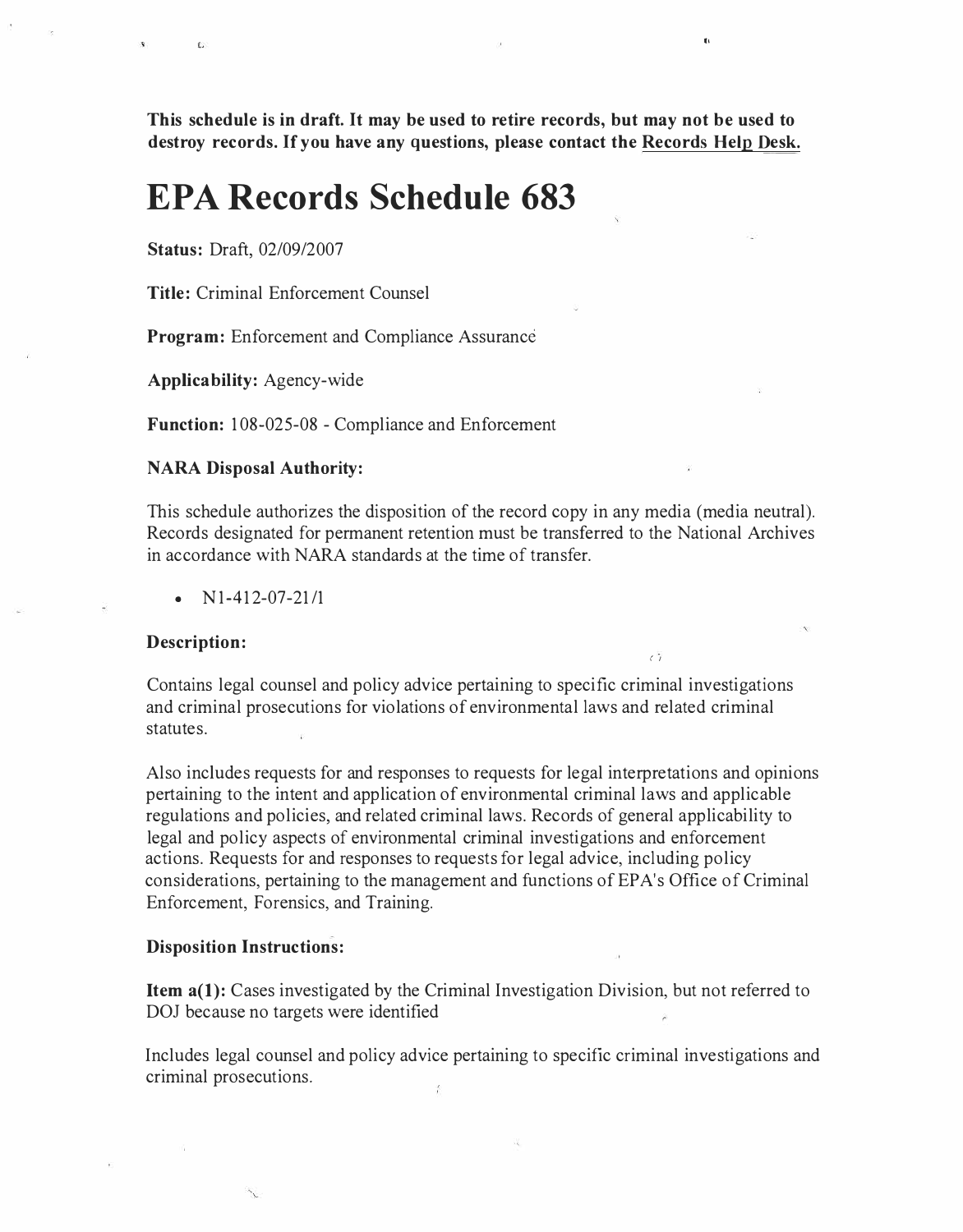- **Disposable**
- Close inactive records upon closing of case.
- Destroy 5 years after file closure.

**Item a(2):** Cases for which targets were identified, but *DOI* declined to prosecute

Includes legal counsel and policy advice pertaining to specific criminal investigations and · criminal prosecutions.

,,

- **Disposable**
- Close inactive records after *DOI* declines to prosecute the case.
- Destroy 10 years after file closure.

**Item a(3):** Cases prosecuted by *DOI* 

Includes legal counsel and policy advice pertaining to specific criminal investigations and criminal prosecutions.

- **Disposable**
- Close inactive records after completion of prosecution.<br>• Destroy 15 years after file closure.
- Destroy 15 years after file closure.

**Item b:** Requests for legal interpretations and opinions

Includes requests for and responses to requests.

- **Disposable**
- Close inactive materials at end of year.
- Destroy 15 years after file closure.

#### **Guidance:**

This schedule applies to records in offices that provide legal and policy support to EP A's Office of Criminal Enforcement, Forensics, and Training. Included are records of legal support personnel within OECA, as well as legal support personnel within the various EPA regions (e.g., the Regional Criminal Enforcement Counsels).

The Criminal Docket System is scheduled as EPA 684 and Criminal Investigation Records as EPA 208.

Records in item a may be held in accordance with the retention for item b to the extent that the records are of general applicability rather than case-specific only. To the extent records meeting the description in this schedule are incorporated into other records schedules (e.g., EPA 006 - Program Management or EPA 145 - Program Development), the records are to be retained and disposed of m accordance with those schedules.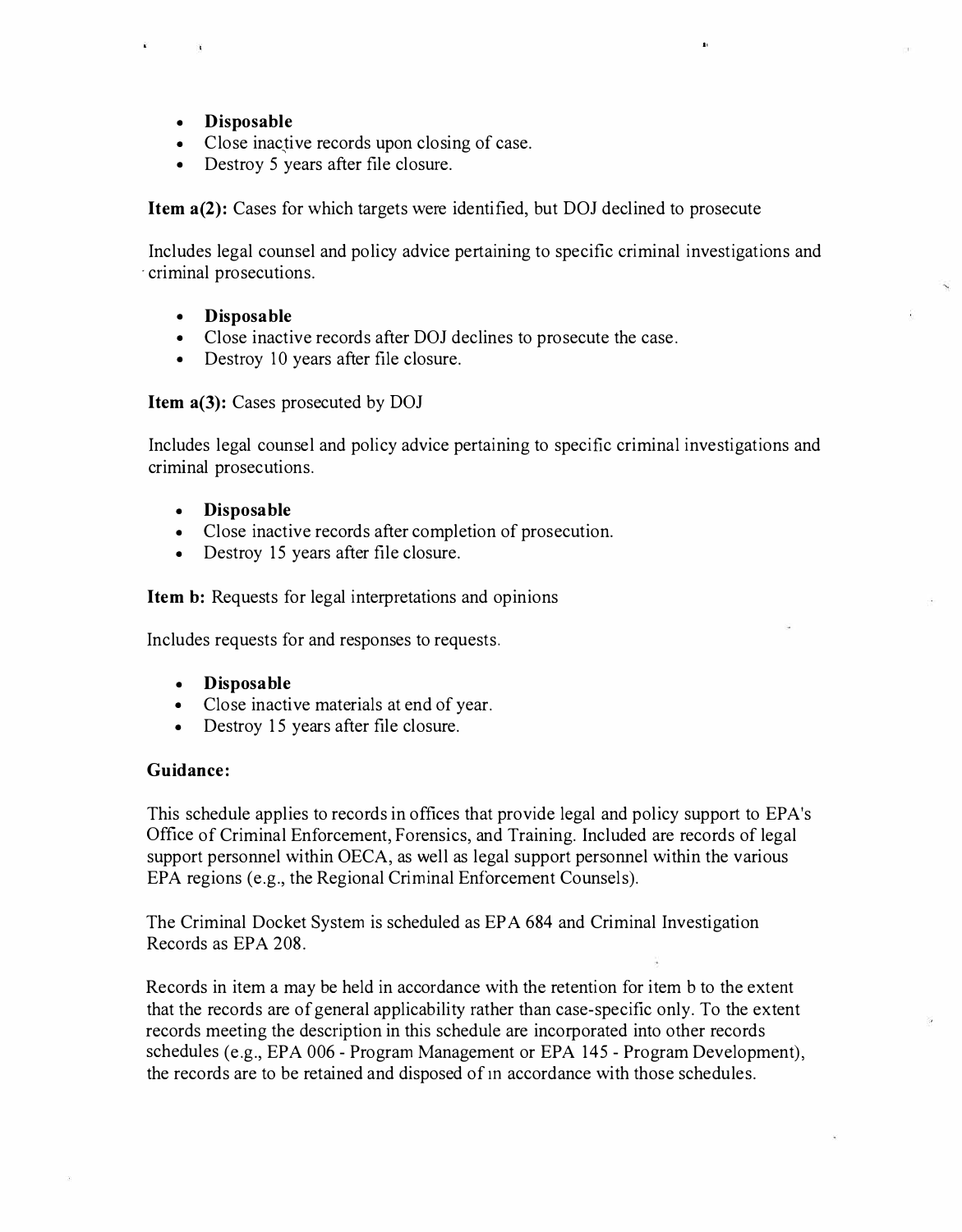#### **Reasons for Disposition:**

The disposition instructions have been rewritten as media neutral to allow for maintaining the record copy in EPA's electronic recordkeeping system. The retention has not changed

k.

Item c for electronic copies created with word processing and electronic mail applications deleted 08/23/2006 pursuant to NARA Bulletin 2006-04.

ý,

#### **Custodians:**

Multiple units

#### **Related Schedules:**

EPA 208, EPA 684

#### **Previous NARA Disposal Authority:**

Nl-412-99-24/2

**Entry:** 03/.29/t1995

**EPA Approval:** Pending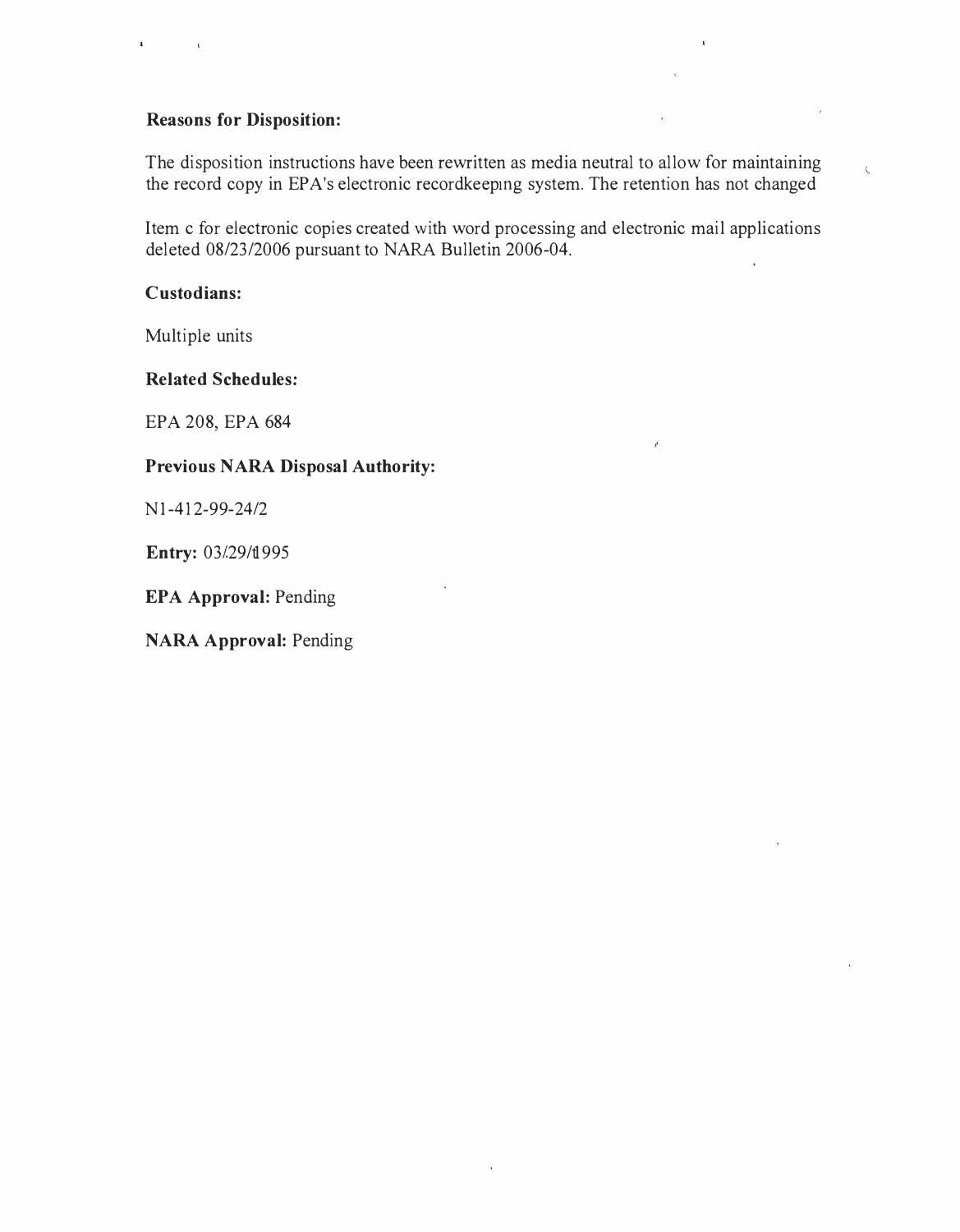**This schedule is in development. It may not be used to retire or destroy records. If you have any questions, please contact the Records Help Desk.** 

# **A Records Schedule 683**

Status: Development, 11/09/2006

Fite: Criminal Enforcement Counsel<br>Program: Enforcement and Compliance Assurance *3* 20 <sup>300</sup><br>Applicability: Agency-wide

Function: 108-025-08 - Compliance and Enforcement

# **NARA Disposal Authority:**

This schedule authorizes the disposition of the record copy in any media (media neutral). Records designated for permanent retention must be transferred to the National Archives in accordance with NARA standards at the time of transfer

• Pending

# **Description:**

Contains legal counsel and policy advice pertaining to specific criminal investigations and criminal prosecutions for violations of environmental laws and related criminal statutes.

Also includes requests for and responses to requests for legal interpretations and opinions pertaining to the intent and application of environmental criminal laws and applicable regulations and policies, and related criminal laws. Records of general applicability to legal and policy aspects of environmental criminal investigations and enforcement actions. Requests for and responses to requests for legal advice, including policy considerations, pertaining to the management and functions of EPA's Office of Criminal Enforcement, Forensics, and Training.

# **Disposition Instructions:**

**Item a(1):** Legal counsel and policy advice pertaining to specific criminal investigations and criminal prosecutions - Cases that are investigated by the Criminal Investigation Division, but not referred to the Department of Justice because no targets were identified

- Disposable
- Close inactive records upon closing of case. Destroy 5 years after file closure.

**Item a(2):** Legal counsel and policy advice pertaining to specific criminal investigations and criminal prosecutions - Cases for which targets were identified, but the Department of Justice declined prosecute

• Disposable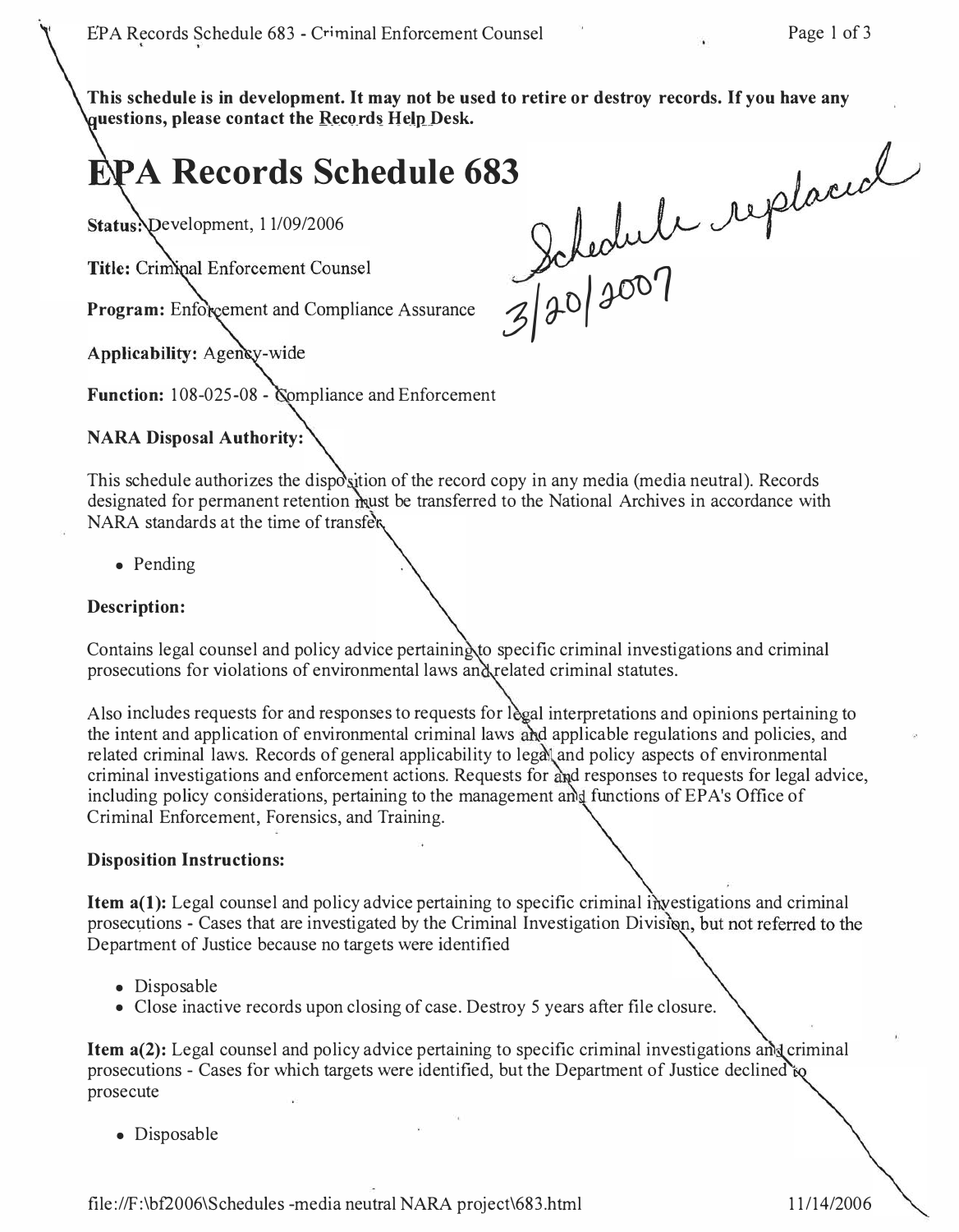• Close inactive records after Department of Justice declines to prosecute the case. Destroy 10 years after file closure.

**Item a(3):** Legal counsel and policy advice pertaining to specific criminal investigations and criminal prosecutions - Cases prosecuted by the Department of Justice

- Disposable
- Close inactive records after completion of prosecution. Destroy 15 years after file closure.

**Item b:** Requests for and responses to requests for legal interpretations and opinions

- Disposable
- Close inactive materials at end of year. Destroy 15 years after file closure.

## **Guidance:**

This schedule applies to records in offices that provide legal and policy support to EPA's Office of Criminal Enforcement, Forensics, and Training. Included are records of legal support personnel within OECA, as well as legal support personnel within the various EPA regions (e.g., the Regional Criminal Enforcement Counsels).

The Criminal Docket System is scheduled as EPA 684 and Criminal Investigation Records as EPA 208.

Records in item a may be held in accordance with the retention for item b to the extent that the records are of general applicability rather than case-specific only. To the extent records meeting the description in this schedule are incorporated into other records schedules (e.g., EPA 006 - Program Management or EPA 145 - Program Development), the records are to be retained and disposed of in accordance with those schedules.

## **Reasons for Disposition:**

The disposition instructions have been rewritten as media neutral to allow for maintaining the record copy in EPA's electronic recordkeeping system. The retention has not changed.

Item c for electronic copies created with word processing and electronic mail applications deleted 08/23/2006 pursuant to NARA Bulletin 2006-04.

#### **Custodians:**

Multiple units

**Related Schedules:** 

EPA 208, EPA 684

## **Previous NARA Disposal Authority:**

Nl-412-99-24/2

**Entry:** 03/29/1995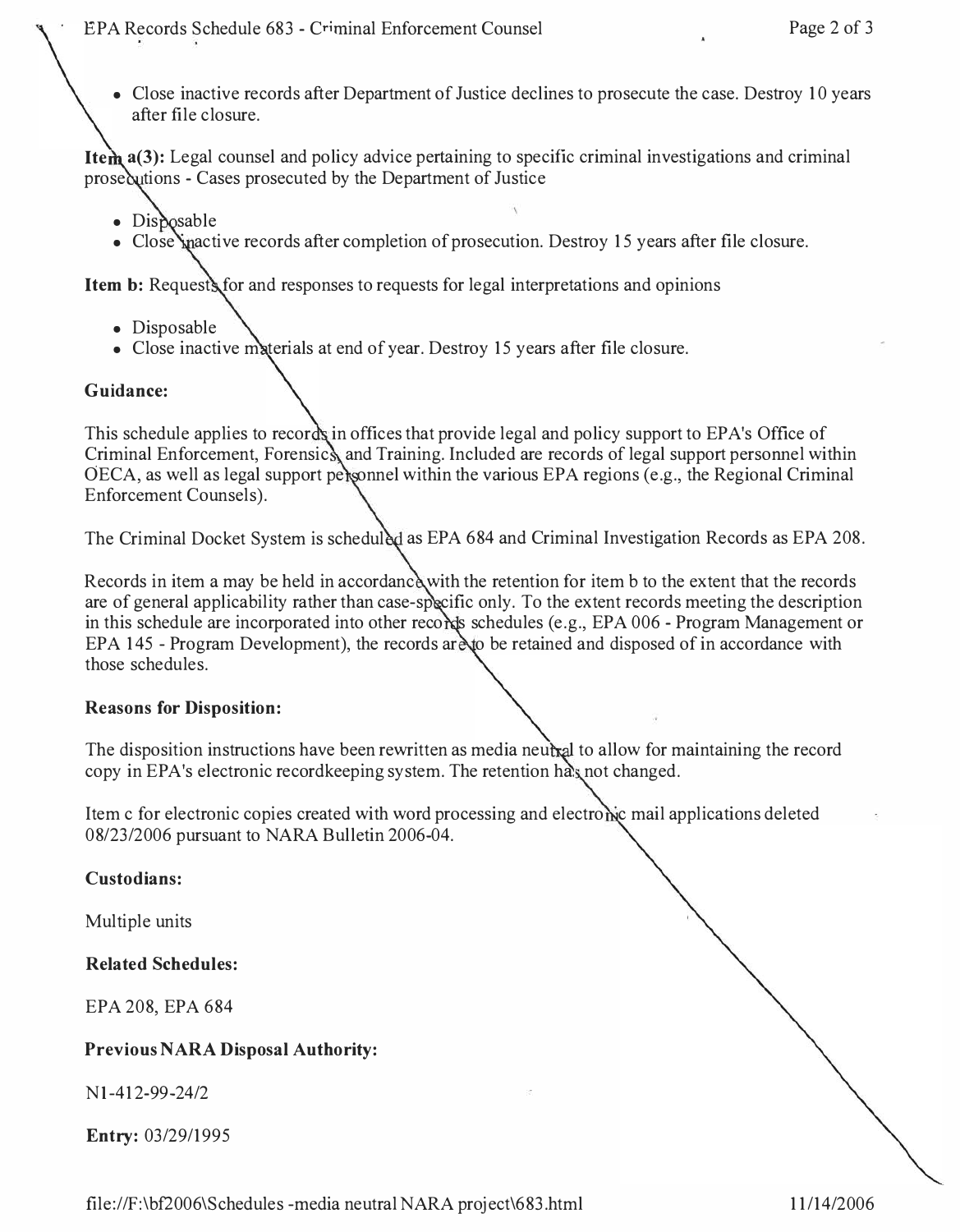ERA Approval: Pending

NARA Approval: Pending

 $\mathfrak j$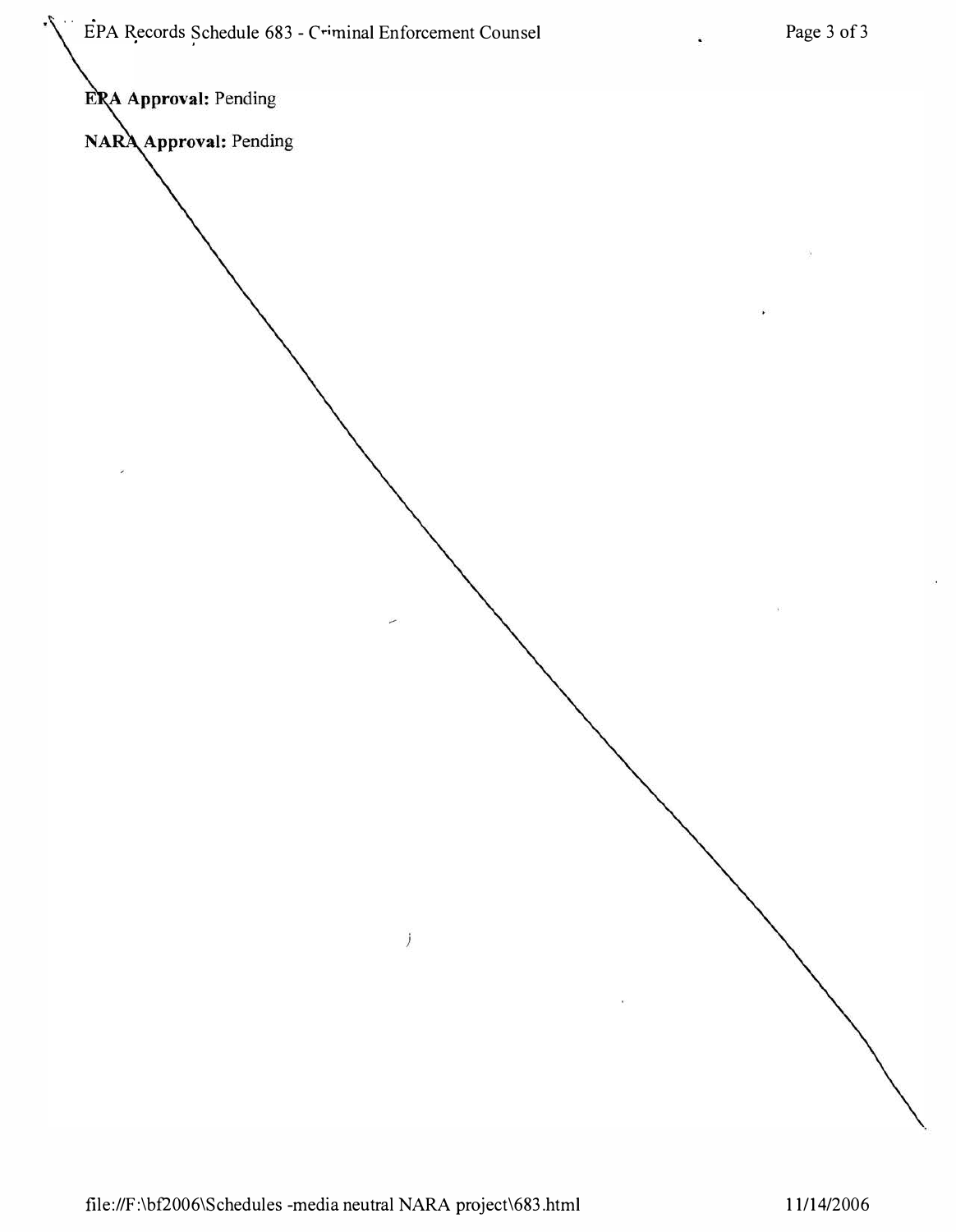**This schedule is in development. It may not be used to retire or destroy records. If you have any questions� please contact the Records Help Desk.** 

# **EPA Records Schedule 692**

**Status:** Development, 1 1/09/2006

**Title:** Enforcement - Pesticides Program

**Program:** Enforcement and Compliance Assurance

**Applicability:** Headquarters

**Function:** 108-025-08 - Compliance and Enforcement

#### **NARA Disposal Authority:**

This schedule authorizes the disposition of the record copy in any media (media neutral). Records designated for permanent retention must be transferred to the National Archives in accordance with NARA standards at the time of transfer.

• Pending

#### **Description:**

Contains documents pertaining to the collection of pesticide samples, the laboratory analysis of the samples, the conformity of the packages and labeling to standards and sample content, discovery of violations, and enforcement of activities. File contains such records as sample collection reports, retailer's purchase orders from product shipment from which samples were taken, package labeling, lab analysis reports, case reviews, letters to manufacturers and charge sheets, and manufacturer's replies.

#### **Disposition Instructions:**

**Item a:** Record copy

- Disposable
- Close inactive records upon completion or termination of case. Destroy 8 years after file closure.

#### **Guidance:**

See EPA 207 for Enforcement Action Files referred to Regional Counsel.

#### **Reasons for Disposition:**

The disposition instructions have been rewritten to allow for maintaining the record copy in EP A's electronic recordkeeping system. The retention has not changed.

Item b for electronic copies created with word processing and electronic mail applications deleted 08/23/2006 pursuant to NARA Bulletin 2006-04.

<file://F:\bf2006\Schedules> -media neutral NARA project\692.html 11/14/2006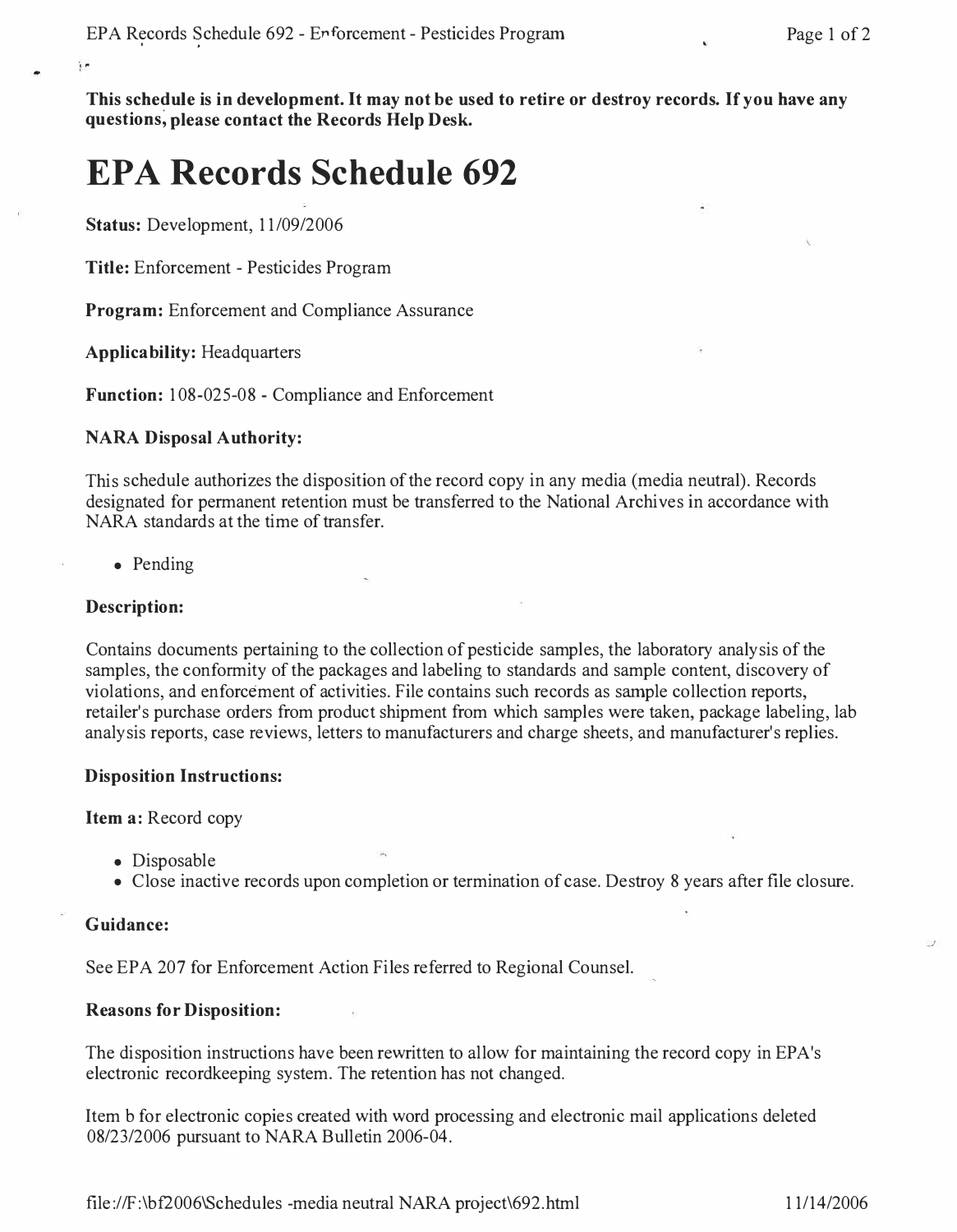# **Custodians:**

Office of Enforcement and Compliance Assurance

- **Contact:**
- **Telephone:**

### **Related Schedules:**

EPA 207

# **Previous NARA Disposal Authority:**

NC174-255/13e, NC1-412-76-10, NC1-412-85-13/10e

**Entry:** 11/03/t1993

**EPA Approval:** Pending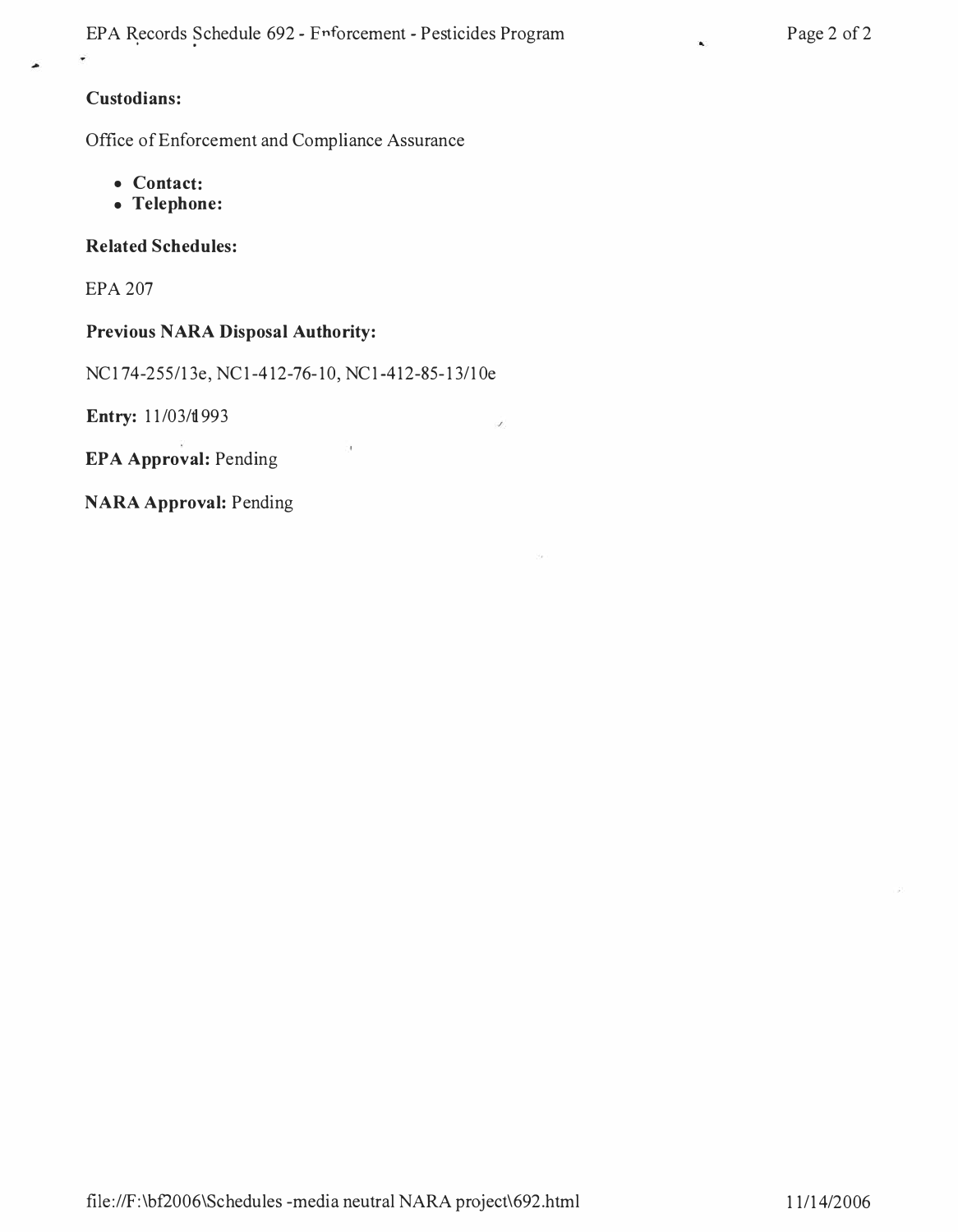**This schedule is in development. It may not be used to retire or destroy records. If you have any questions, please contact the Records\_Help Desk.** 

# **EPA Records Schedule 694**

**Status:** Development, 11/09/2006

**Title:** Emission Control Program

**Program:** Enforcement and Compliance Assurance

**Applicability:** Headquarters

**Function:** 108-025-08 - Compliance and Enforcement

#### **NARA Disposal Authority:**

This schedule authorizes the disposition of the record copy in any media (media neutral). Records designated for permanent retention must be transferred to the National Archives in accordance with NARA standards at the time of transfer.

• Pending

#### **Description:**

Contains guidelines file, including documents pertaining to the development, application, and suspension of guidelines and rules for better control of the emissions from automobile engines. Documents and data relate to advisory circulars, Ford Flap Maintenance VC 6, Ford Company CV 7, suspension guidelines, and related documents.

Also contains mobile units file, including documents pertaining to the design and operation of programs for mobile units in production or planned for production. Documents and data relate to laboratory test and analysis, defect devices, general and controlled correspondence, suspension guidelines, and related documents.

Also contains vehicles or motors already-in-use file, including documents pertaining to parts and alterations to vehicles or motors already in use. Documents and data relate to advisory circulars, clippings, standards and test procedures, citizen correspondence, recall investigations, state inspection systems, and related documents.

#### **Disposition Instructions:**

#### **Item a:** Record copy

- Disposable
- Close inactive records every 2 years. Destroy 10 years after file closure.

#### **Guidance:**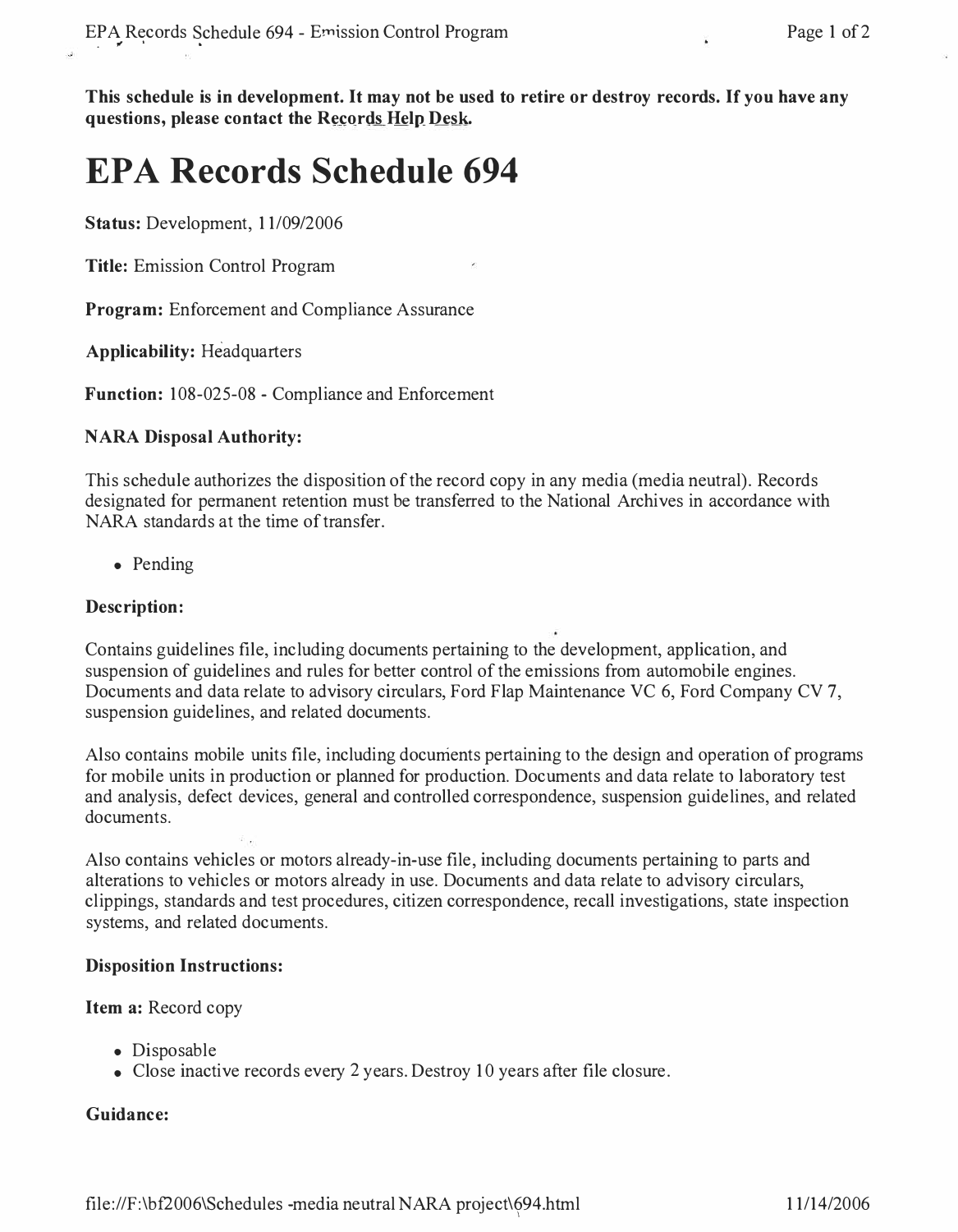#### **Reasons for Disposition:**

The disposition instructions have been rewritten as media neutral to allow for maintaining the record copy in EP A's electronic recordkeeping system. The retention has not changed.

Item b for electronic copies created with word processing and electronic mail applications deleted 08/24/2006 pursuant to NARA Bulletin 2006-04.

#### **Custodians:**

<sup>I</sup>'

Office of Enforcement and Compliance Assurance

- **Contact:**
- **Telephone:**

**Related Schedules:** 

#### **Previous NARA Disposal Authority:**

NCI 74-255/18, NCl-412-85-13/11

**Entry:** 11/03/1993

**EPA Approval:** Pending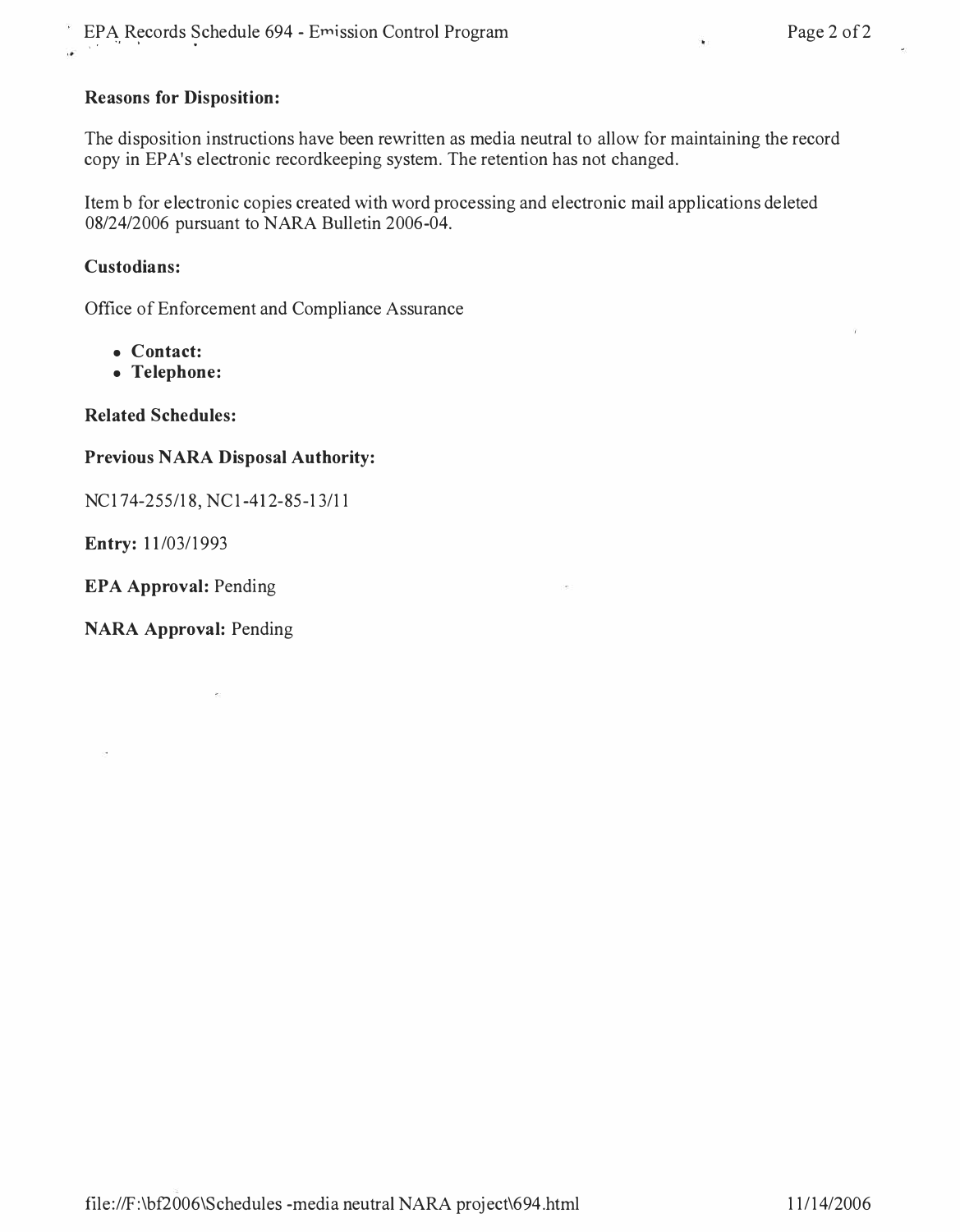**This schedule is in development. It may not be used to retire or destroy records. If you have any**  questions, please contact the Records Help Desk.

# **EPA Records Schedule 695**

**Status:** Development, 1 1/09/2006

**Title:** Motor Vehicles File

**Program:** Enforcement and Compliance Assurance

**Applicability:** Headquarters

**Function:** 108-025-08 - Compliance and Enforcement

#### **NARA Disposal Authority:**

This schedule authorizes the disposition of the record copy in any media (media neutral). Records designated for permanent retention must be transferred to the National Archives in accordance with NARA standards at the time of transfer.

• Pending

#### **Description:**

Contains the motor vehicles rulemaking file, including documents pertaining to rulemaking for fuels. Documents and data relate to fuel registration, fuels, witnesses, and related documents.

Also contains the vehicles and engines imported for sale/use file, including documents pertaining to the development and application or regulations and standards governing vehicles and engines imported for sale/use. Documents and data relate to pending import admissions, customs rulings, import data systems, import exemption policy, import modifications and approvals, grey marketers, operation and approval of test vehicles, exemptions and waivers, and related documents.

#### **Disposition Instructions:**

**Item a:** Record copy

- Disposable
- Close inactive records every 2 years. Destroy 10 years after file closure.

#### **Guidance:**

#### **Reasons for Disposition:**

The disposition instructions have been rewritten as media neutral to allow for maintaining the record copy in EPA's electronic recordkeeping system. The retention has not changed.

Item b for electronic copies created with word processing and electronic mail applications deleted

<file://F:\bf2006\Schedules> -media neutral NARA project\695.html 1 1/14/2006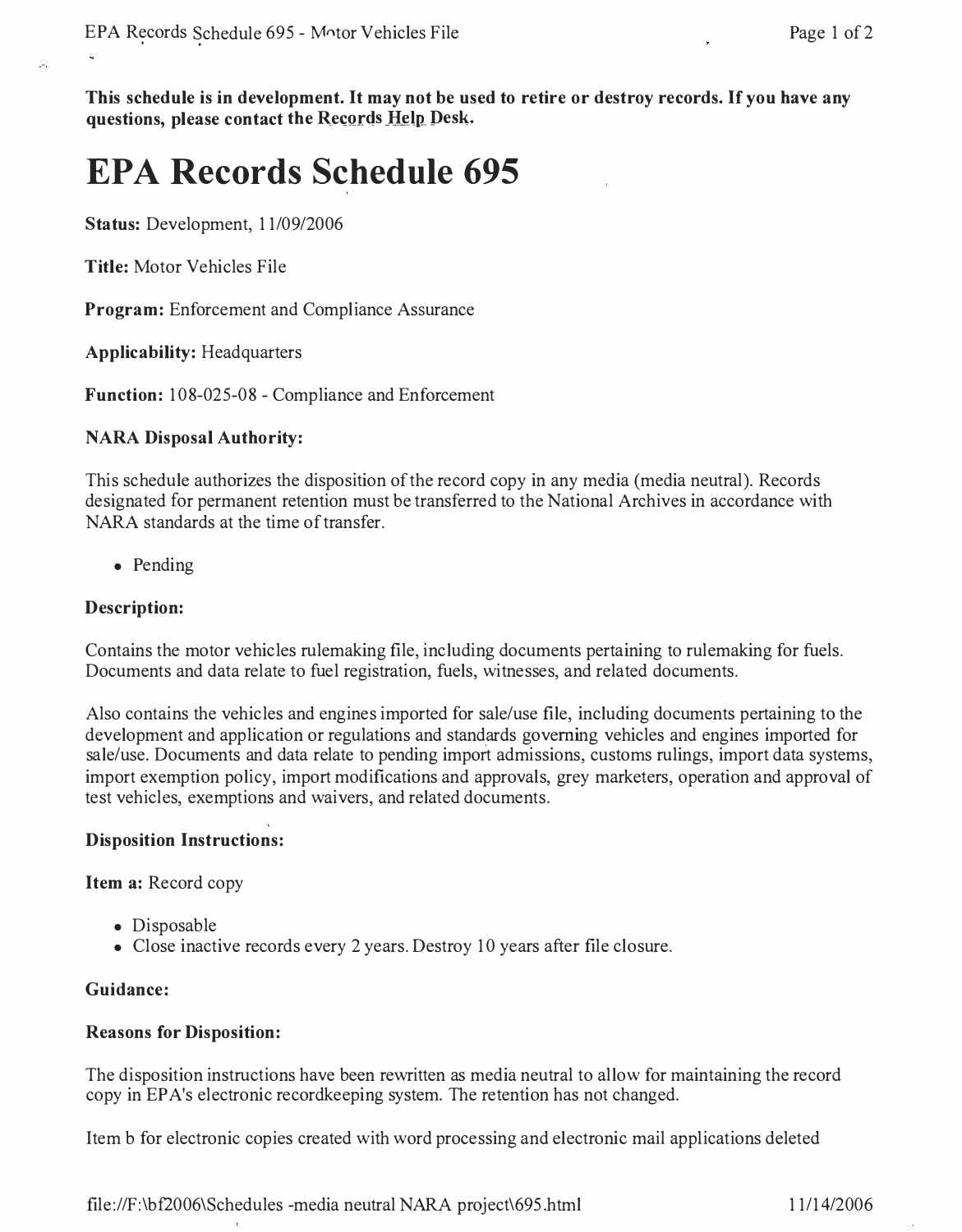EPA Records Schedule 695 - Motor Vehicles File Page 2 of 2

08/24/2006 pursuant to NARA Bulletin 2006-04.

#### **Custodians:**

Office of Enforcement and Compliance Assurance

- **Contact:**
- **Telephone:**

**Related Schedules:** 

**Previous NARA Disposal Authority:** 

NCI 74-255/19, NCl-4 12-85-13/12

**Entry:** 11/03/1993

**EPA Approval:** Pending

**NARA Approval:** Pending

Â,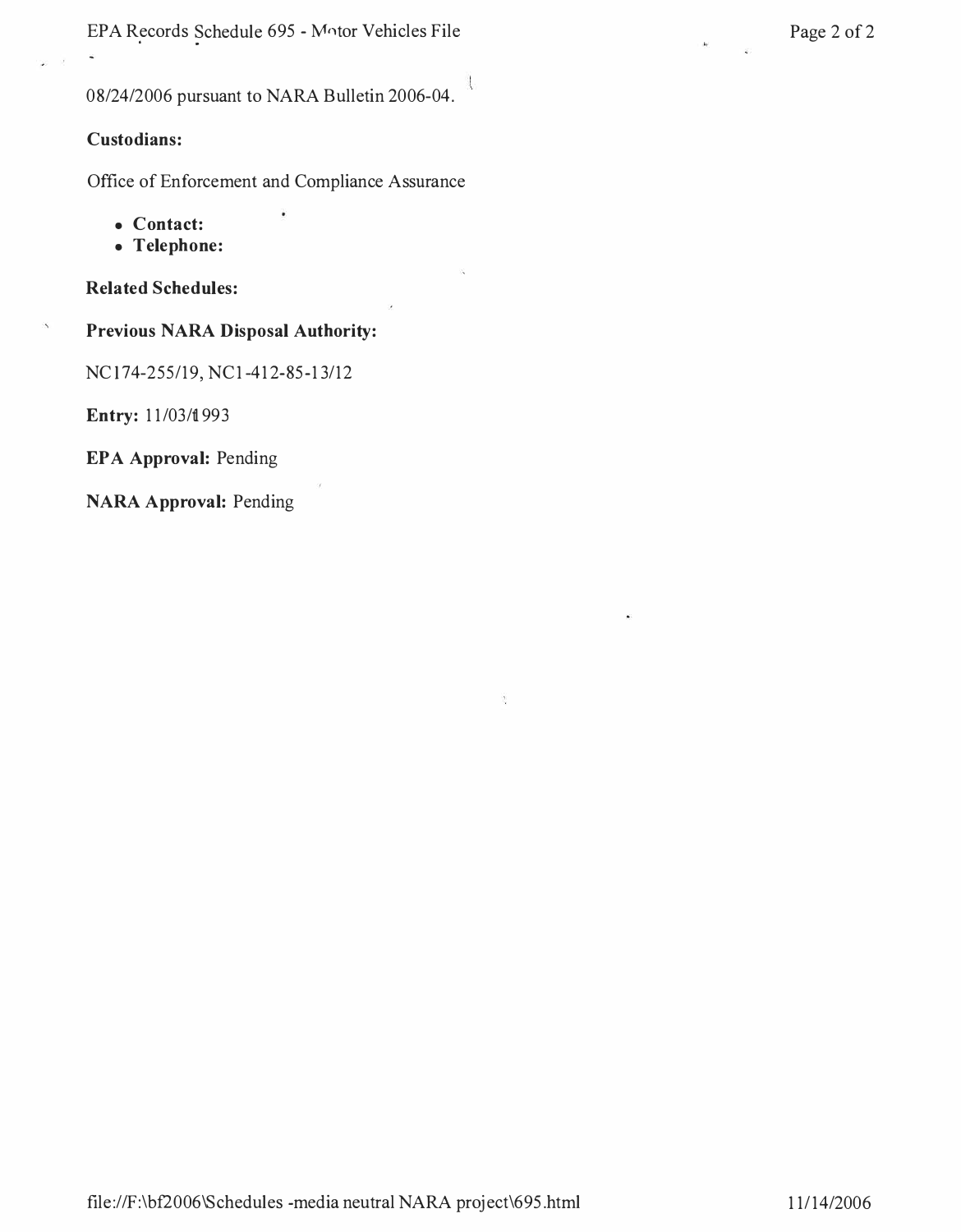$\mathbf{1}$ 

**This schedule is in development. It may not be used to retire or destroy records. If you have any questions, please contact the Rec9rds H�lp Desk.** 

# **EPA Records Schedule 696**

**Status:** Development, 11/09/2006

**Title:** Motor Vehicle Import Declaration File

**Program:** Enforcement and Compliance Assurance

**Applicability:** Headquarters

**Function:** 108-025-08 - Compliance and Enforcement

#### **NARA Disposal Authority:**

This schedule authorizes the disposition of the record copy in any media (media neutral). Records designated for permanent retention must be transferred to the National Archives in accordance with NARA standards at the time of transfer.

• Pending

#### **Description:**

Contains records related to importation of motor vehicle engines.

#### **Disposition Instructions:**

**Item a:** Completed copies of "Importation of Motor Vehicles and Motor Vehicle Engines Subject to Federal Air Pollution Control Regulation," EPA Form 3520-1, the Declaration of Conformity, and a copy of the Health, Education, and Welfare regulations

- Disposable
- Close inactive records at end of month. Destroy 1 year after file closure.

**Item b:** Code sheets for import declaration, including "Moses" code sheets - EPA Form 178-3 which is used to make the coded data entries from the EPA Form 3520-1

- Disposable
- Close inactive records at end of month. Destroy 1 year after file closure.

**Item c:** Imported vehicle identification numbers, including listings of imported vehicle and engine numbers supplied by foreign manufacturers or U.S. distributors

- Disposable
- Close inactive records at end of month. Destroy 1 year after file closure.

#### **Guidance:**